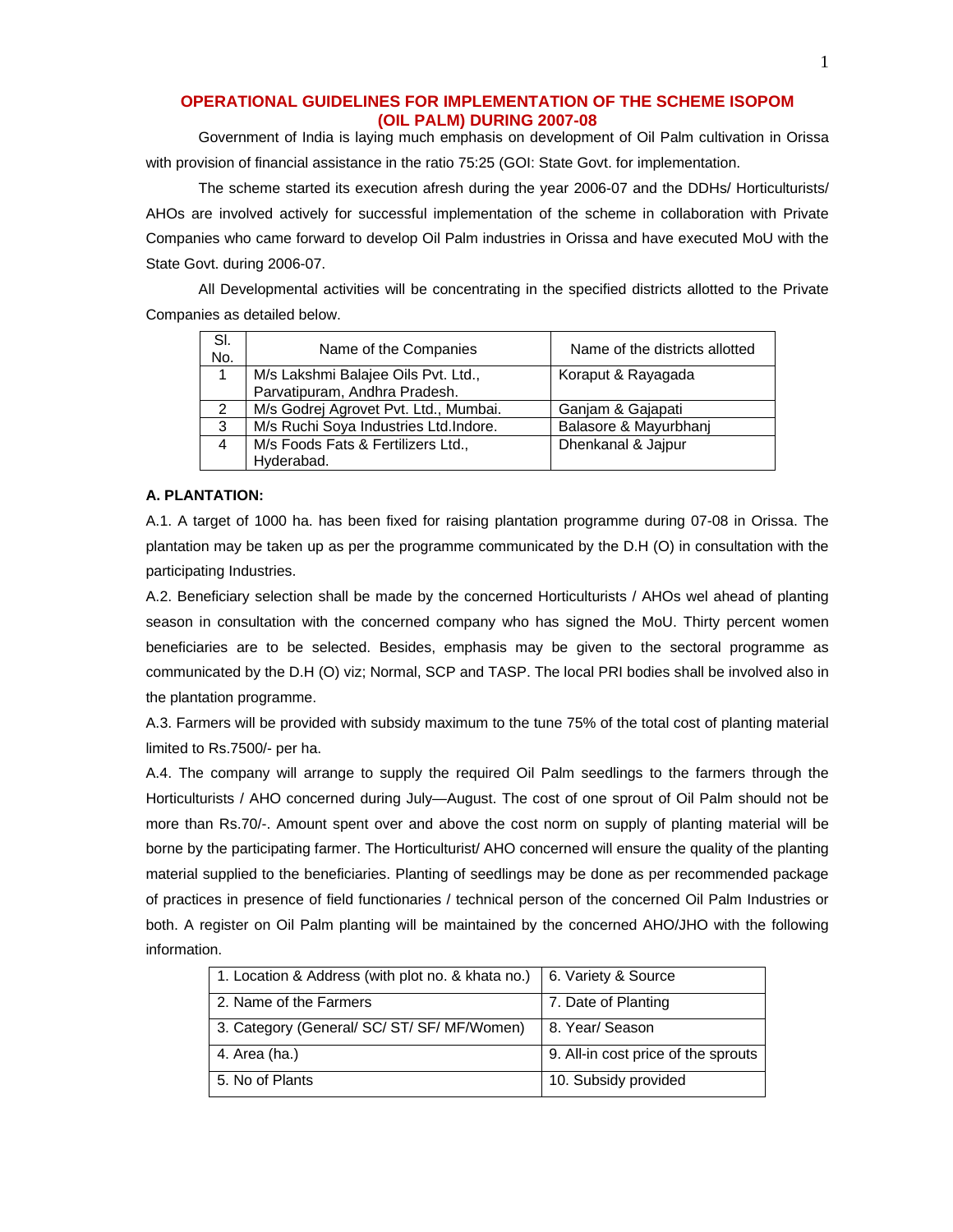A.5. Further the Horticulturist/ AHO concerned will release the subsidy amount in favour of the supplying agency on receipt of bill. A certificate to this effect will be furnished by the concerned JHO.

"Certified that I have verified the field of the beneficiaries and quality of ----------nos planting material supplied to him / her by --------------------------------- is satisfactory. Further, the planting materials have been properly planted over ---------- ha. in the field for which the subsidy to the tune of Rs.

(Rupees ) only may be paid to M/s ------------------------------ (Supplier).

#### Junior Horticulture Officer

**It will be desirable in the part of field functionaries to maintain case record on individual farmer for future references.** 

# **B. MAINTAINENCE:**

B.1. Under the scheme the farmer who has taken up plantation will be entitled to avail 50% subsidy on maintenance of plantation as follows for a period of 4 years limited to Rs.15500/-.

B.1.1. The farmer who has taken up plantation he/she will be entitled to avail subsidy on maintenance during planting year i. e as 1<sup>st</sup> year of maintenance  $\textcircled{R}$  Rs.4600/- per ha. provided that the concerned Horticulturist/ AHO will ensure 100% on the activities undertaken by the beneficiary like Gap filling, top dressing with recommended dose of fertilizer and micro nutrient like Magnesium sulphate & Boron Plant Protection, application of weedicide, timely irrigation and other recommended package of practices. The subsidy on maintenance will be paid to the beneficiary in shape of account payee cheque or Demand draft.

B.1.2. Similarly, the farmers will be provided with Rs. 3,300/-, Rs.3,500/- and Rs. 4,100/- per ha. on maintenance of  $2^{nd}$ , 3ad and  $4^{th}$  year plantation respectively provided the beneficiary has under taken top dressing with recommended dose of fertilizer and micro nutrient like Magnesium Sulphate & Boron, Plant Protection, application of weedicide, timely irrigation and other recommended package of practices. The subsidy on maintenance will be paid to the beneficiary inn shape of Account payee or Demand draft.

B.2. A beneficiary will be paid for maintenance of Oil Palm plantation up to four years of plantation and maximum up to 15 ha. However assistance on maintenance may be paid to the beneficiaries for part of a ha.

### **C. DEMONSTRATION:**

C.1. Demonstration shall be laid out in the farmer's field with a view to demonstrate the Oil Palm cultivation and management practices, Plant Protection measures and potential yield of Oil Palm to the farmers. The entire funds for the Demonstration will be placed with the concerned Horticulturist/ AHO.

C.2. Assistance for the cost of entire planting materials or Rs. 10000/- per hect. Whichever is less will be provided to concern Oil Palm Industry who has supplied the Planting materials to the beneficiary on production of certificate by the JHO concerned as stated under item "A".

C.3. Further cultivation and maintenance cost maximum Rs. 30950/- per ha. will be provided to the beneficiary over a period of 4 years. Any expenditure over and above the aforesaid norm will be borne by the farmer. The subsidy on maintenance will be paid to the beneficiary in shape of account payee cheque or Demand draft.

C.4. The break-up of the funds during the entire gestation period is as follows: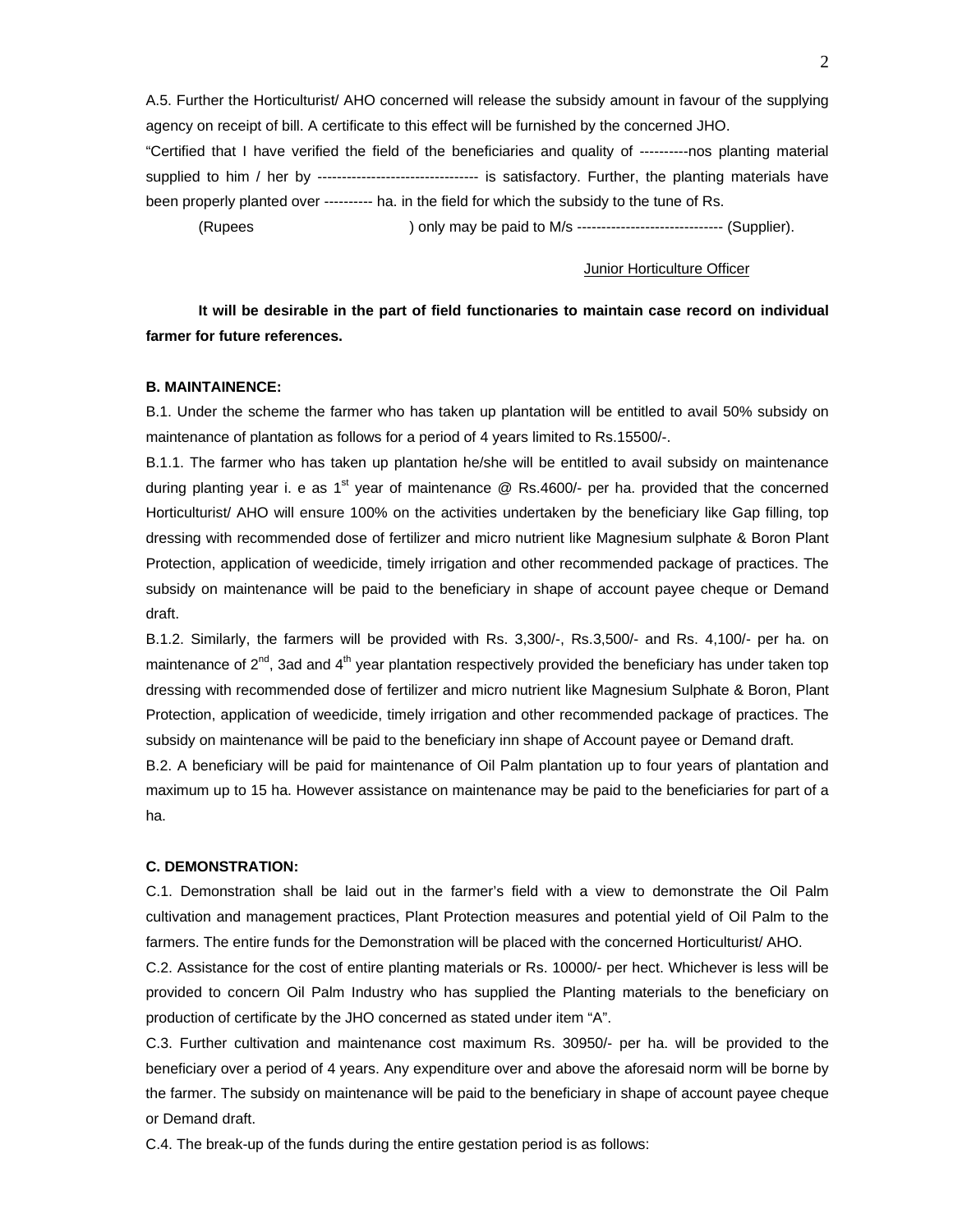| SI.            | <b>ITEM</b>                                                       | $\overline{1^{\text{st}}}$ year | $2nd$ year |       | 3ad yea 4 <sup>th</sup> year | <b>Total</b> |
|----------------|-------------------------------------------------------------------|---------------------------------|------------|-------|------------------------------|--------------|
| No.            |                                                                   |                                 |            |       |                              |              |
| 1.             | Fertilizers                                                       | 3289                            | 6435       | 11726 | 11726                        |              |
| 2.             | Gap fill 10%                                                      | 680                             | ----       |       |                              |              |
| 3.             | Pesticide                                                         | 250                             | 300        | 300   | 300                          |              |
| 4.             | Irrigation                                                        | 500                             | 700        | 700   | 700                          |              |
| 5.             | Weedicide                                                         | 300                             | 300        | 300   | 300                          |              |
| 6              | Mulching                                                          | 500                             | 500        | 500   | 500                          |              |
| $\overline{7}$ | Organic fertilizer                                                | 500                             | 500        | 500   | 500                          |              |
| 8              | Display Board                                                     | 500                             | --         | --    | --                           |              |
| 9              | Inter Cropping                                                    | 2000                            | 2000       | 2000  | $\Omega$                     |              |
| 10             | Misc. expenditure including field visit                           | 500                             | 500        | 500   | 500                          |              |
|                | <b>Total Estimated Expenditure:</b>                               | 9319                            | 11235      | 16526 | 14526                        | 51606        |
|                | Limited to                                                        |                                 |            |       |                              | 31000        |
|                | Year wise amounts to be spend<br>On Demonstration for maintenance | 5500                            | 6750       | 10000 | 87000                        | 30950        |

**Cost structure of one hect. Oil Palm Demonstration (Maintenance)** *(Fig. in Rs.)* 

C.5. A case record on demonstration will be maintained by the concerned JHO. Date wise detail activity including financial investment in the demonstration plots will be recorded on which ultimately the assistance on maintenance will be ascertained and provided to the beneficiary.

C. 6. Any other operation undertaken in the demonstration plot on advice of experts may be included and recorded in the demonstration register. However, extra expenditure to this effect may be borne by the beneficiary.

C.7. Horticulturist/ AHO concerned may be allowed for inter componential diversion of funds within the cost structure limiting to 10% of the total estimated amount with sufficient reason thereof.

C.8. The Horticulturist/ AHO may ensure full involvement of the Industry concern and may seek technical advice from them for successful demonstration.

C.9. Demonstration may be taken up in the districts allocated to the Oil Palm Industries those who have signed MOU with the Government where new plantations of Oil Palm are being taken up on farmer's field. The demonstration plot size would be one hectare. 20 such demonstration may be conducted in farmers field where about 500 ha. of area are being taken up newly. Number of demonstration may be reduced proportionately keeping in view of availability and suitability with at least one demonstration per each25 ha. patch. The demonstration cite may be an ideal one and the farmer should show interest for Oil Palm cultivation which can be utilized for any other purpose at least for 20-25 years. Due emphasis may be given to the farmers having assured irrigation. 30 % beneficiary may be selected as women farmer.

C.10. Demonstration board may be displayed in a convenient place indicating detail of demonstration and will last for at least 3 years.

C.11. Field visit may be organized at least once in each year where about 25 nearby Oil Palm farmers will attend with scientist from KVK, Departmental officials, members from local PRIs and the Oil Palm Industry.

## **D. DRIP IRRIGATION IN OIL PALM**

D.1.Drip in Oil Palm is a pre requisite for success. Oil Palm requires 160 ltr. of irrigation water per day and this can be suitably achieved through drip irrigation which will supply 8 ltr. of water per dripper per hour.